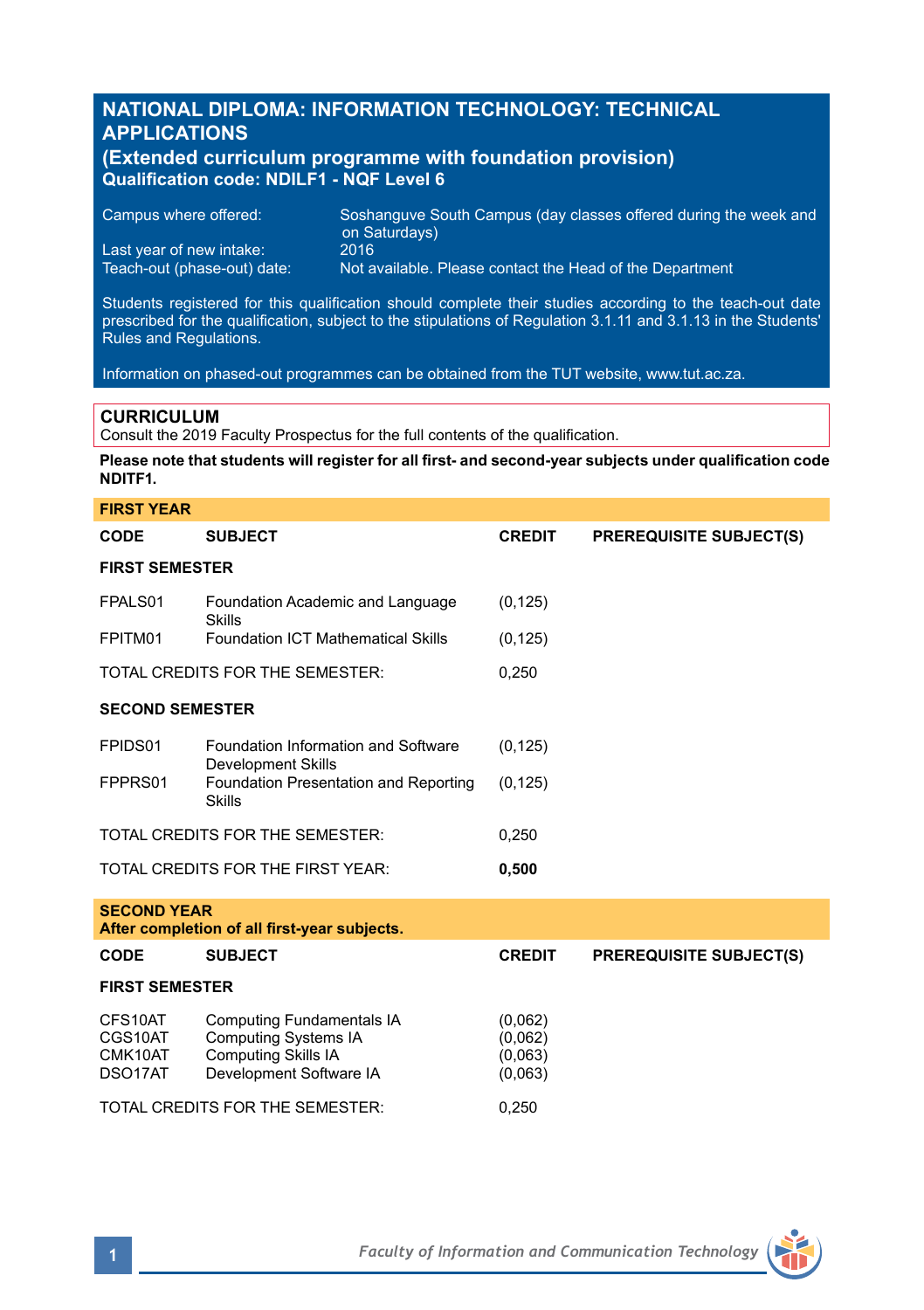## **SECOND SEMESTER**

| CFS10BT<br>CGS10BT<br>CMK10BT<br>DSO17BT | <b>Computing Fundamentals IB</b><br><b>Computing Systems IB</b><br><b>Computing Skills IB</b><br>Development Software IB | (0.062)<br>(0,062)<br>(0,063)<br>(0,063) | Development Software IA |
|------------------------------------------|--------------------------------------------------------------------------------------------------------------------------|------------------------------------------|-------------------------|
| TOTAL CREDITS FOR THE SEMESTER:          |                                                                                                                          | 0.250                                    |                         |
| TOTAL CREDITS FOR THE SECOND YEAR:       |                                                                                                                          | 0.500                                    |                         |

**As from the third year, a student will register for the specialisation field: Technical Applications (NDILF1).**

| <b>THIRD YEAR</b>                                   |                                                                                                                                                    |                                                          |                                                                                                                             |  |  |  |  |
|-----------------------------------------------------|----------------------------------------------------------------------------------------------------------------------------------------------------|----------------------------------------------------------|-----------------------------------------------------------------------------------------------------------------------------|--|--|--|--|
| <b>CODE</b>                                         | <b>SUBJECT</b>                                                                                                                                     | <b>CREDIT</b>                                            | <b>PREREQUISITE SUBJECT(S)</b>                                                                                              |  |  |  |  |
| <b>FIRST SEMESTER</b>                               |                                                                                                                                                    |                                                          |                                                                                                                             |  |  |  |  |
| DSO23AT<br>ISY23AT<br>SSF24AT<br><b>TPG101T</b>     | Development Software IIA<br><b>Information Systems IIA</b><br>System Software IIA<br><b>Technical Programming I</b>                                | (0, 125)<br>(0, 125)<br>(0, 125)<br>(0, 250)             | Development Software IB<br><b>Computing Fundamentals IB</b><br><b>Computing Systems IB</b><br>Development Software IB       |  |  |  |  |
|                                                     | TOTAL CREDITS FOR THE SEMESTER:                                                                                                                    | 0,625                                                    |                                                                                                                             |  |  |  |  |
| <b>SECOND SEMESTER</b>                              |                                                                                                                                                    |                                                          |                                                                                                                             |  |  |  |  |
| DSO23BT<br>ISY23BT<br>SSF24BT<br>TPG21AT<br>TPG21BT | Development Software IIB<br>Information Systems IIB<br>System Software IIB<br><b>Technical Programming IIA</b><br><b>Technical Programming IIB</b> | (0, 125)<br>(0, 125)<br>(0, 125)<br>(0, 125)<br>(0, 125) | Development Software IIA<br><b>Computing Systems IB</b><br><b>Technical Programming I</b><br><b>Technical Programming I</b> |  |  |  |  |
| TOTAL CREDITS FOR THE SEMESTER:                     |                                                                                                                                                    | 0,625                                                    |                                                                                                                             |  |  |  |  |
|                                                     | TOTAL CREDITS FOR THE THIRD YEAR:                                                                                                                  | 1,250                                                    |                                                                                                                             |  |  |  |  |
| <b>FOURTH YEAR</b>                                  |                                                                                                                                                    |                                                          |                                                                                                                             |  |  |  |  |
| <b>CODE</b>                                         | <b>SUBJECT</b>                                                                                                                                     | <b>CREDIT</b>                                            | <b>PREREQUISITE SUBJECT(S)</b>                                                                                              |  |  |  |  |
| <b>FIRST SEMESTER</b>                               |                                                                                                                                                    |                                                          |                                                                                                                             |  |  |  |  |
| IDC30AT<br>SSF30AT                                  | Industry Exposure IIIA<br>System Software IIIA                                                                                                     | (0, 125)<br>(0, 125)                                     | System Software IIA<br>System Software IIB                                                                                  |  |  |  |  |
| SSF30BT                                             | System Software IIIB                                                                                                                               | (0, 125)                                                 | System Software IIA                                                                                                         |  |  |  |  |
| TPG30AT                                             | <b>Technical Programming IIIA</b>                                                                                                                  | (0, 125)                                                 | System Software IIB<br><b>Technical Programming IIA</b><br><b>Technical Programming IIB</b>                                 |  |  |  |  |
| TPG30BT                                             | <b>Technical Programming IIIB</b>                                                                                                                  | (0, 125)                                                 | <b>Technical Programming IIA</b><br><b>Technical Programming IIB</b>                                                        |  |  |  |  |

TOTAL CREDITS FOR THE SEMESTER: 0.625

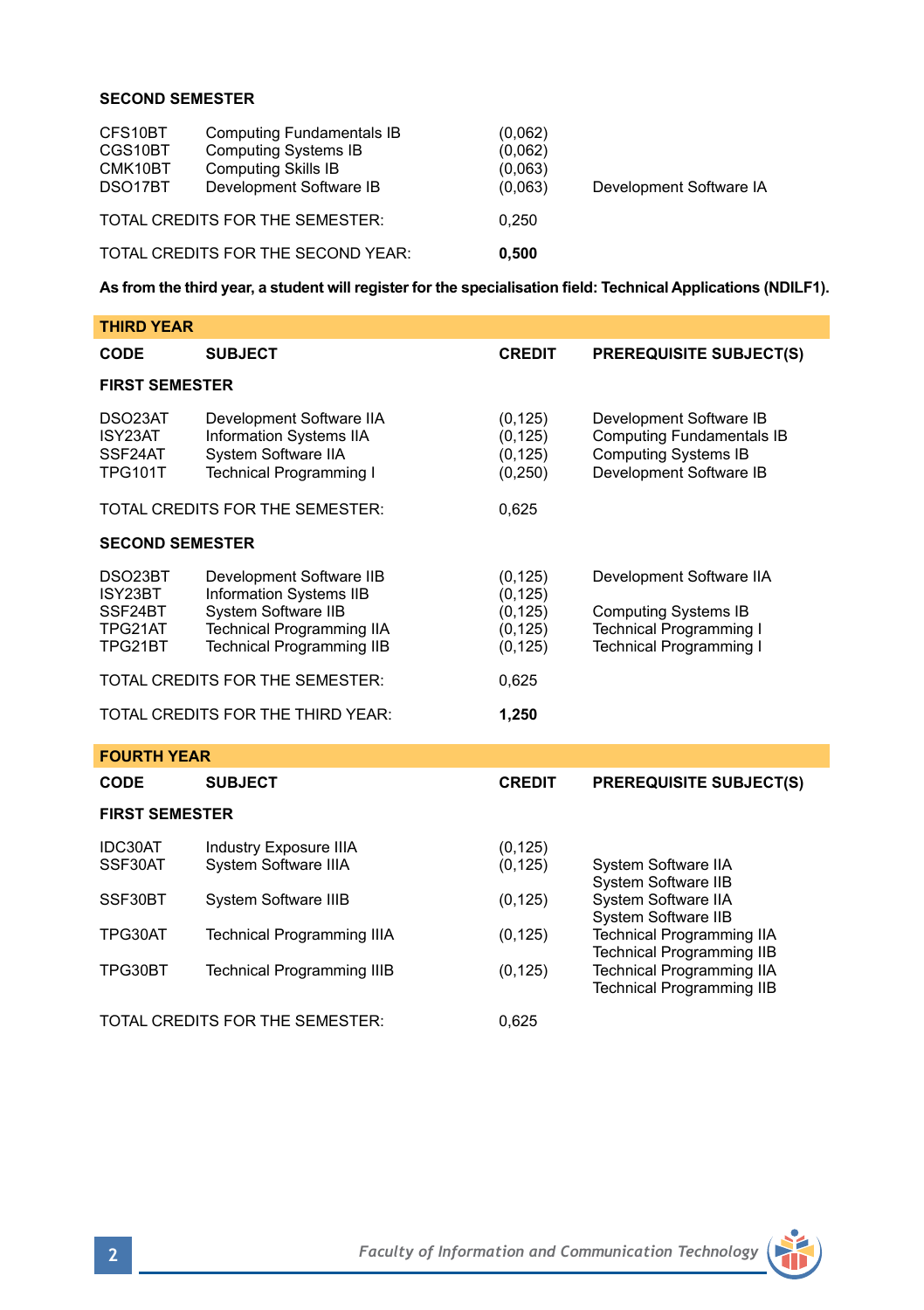**On completion of all the above subjects. Students with only one subject outstanding may be allowed to register for that subject and Industry Exposure IIIB with the approval of the Head of Department.**

| IDC30BD | Industry Exposure IIIB               | (0, 125) |
|---------|--------------------------------------|----------|
|         | TOTAL CREDITS FOR THE SEMESTER:      | 0.125    |
|         | TOTAL CREDITS FOR THE FOURTH YEAR:   | 0.750    |
|         | TOTAL CREDITS FOR THE QUALIFICATION: | 3.000    |

# **SUBJECT INFORMATION (OVERVIEW OF SYLLABUS)**

The syllabus content is subject to change to accommodate industry changes. Please note that a more detailed syllabus is available at the Department or in the study guide that is applicable to a particular subject. At time of publication, the syllabus content was defined as follows:

## **C**

### **COMPUTING FUNDAMENTALS IA (CFS10AT) 1 X 3-HOUR PAPER** *(Subject custodian: End User Computing Unit)*

The student is introduced to the fundamentals of computers and information systems, computer organisation and data processing. (Total tuition time: ± 90 hours)

# **COMPUTING FUNDAMENTALS IB (CFS10BT) 1 X 3-HOUR PAPER**

*(Subject custodian: End User Computing Unit)*

The basic concepts of system development, data management, management information systems, ethics, privacy and security, purchasing and maintaining microcomputers, number systems and binary logic. (Total tuition time: ± 54 hours)

# **COMPUTING SKILLS IA (CMK10AT) 1 X 3-HOUR PAPER**

# *(Subject custodian: Department of Informatics)*

This subject aims to equip the student with fundamentals of IT Soft skills for both the ICT industry and other working environments upon which a successful career can be built. In addition, it will also improve the student's relation and interaction abilities needed within the dynamic ICT industry. The student who successfully completes this subject must identify and implement various thinking skills and learning styles, state the legal and cultural sensitivity issues of IT, identify and explain the variety of soft skills including study skills and strategies, research, presentation as well as communication skills, and identify and explain interpersonal skills in relation to character, time management and team building dynamics and conflict resolution. (Total tuition time: ± 60 hours)

# **COMPUTING SKILLS IB (CMK10BT) 1 X 3-HOUR PAPER**

# *(Subject custodian: Department of Informatics)*

The aim of this subject is to extend the skills in CMK10 AT so as to improve on student's relations and interaction capabilities that will be applicable within the dynamic ICT industry and the external environment. The student who successfully completes this subject must describe, distinguish and portray changes in terms of personality profiles, emotional intelligence, self-management, stress management and relationship management; identify and apply the notion of team dynamics; deal with conflict and understand the dynamics behind change; report on effective correspondence; produce meeting documents; conduct meetings; and demonstrate the required communication skills to develop interpersonal business relationships through by means of group work. (Total tuition time: ± 60 hours)

# **COMPUTING SYSTEMS IA (CGS10AT) 1 X 3-HOUR PAPER**

# *(Subject custodian: Department of Computer Systems Engineering)*

Introduction to hardware, operating systems, motherboards, processors, memory, hard drives, installing and supporting I/O devices, multimedia devices and mass storage, PC maintenance and troubleshooting strategies, and installing and maintenance of Windows. (Total tuition time: ± 54 hours)

# **COMPUTING SYSTEMS IB (CGS10BT) 1 X 3-HOUR PAPER**

# *(Subject custodian: Department of Information Technology)*

Provides the foundation of data communications and local area management, OSI model and/ or TCP/IP protocol stack model, data transmission principles, media, major protocols, topologies, routing methods, introduction to



**3** *Faculty of Information and Communication Technology*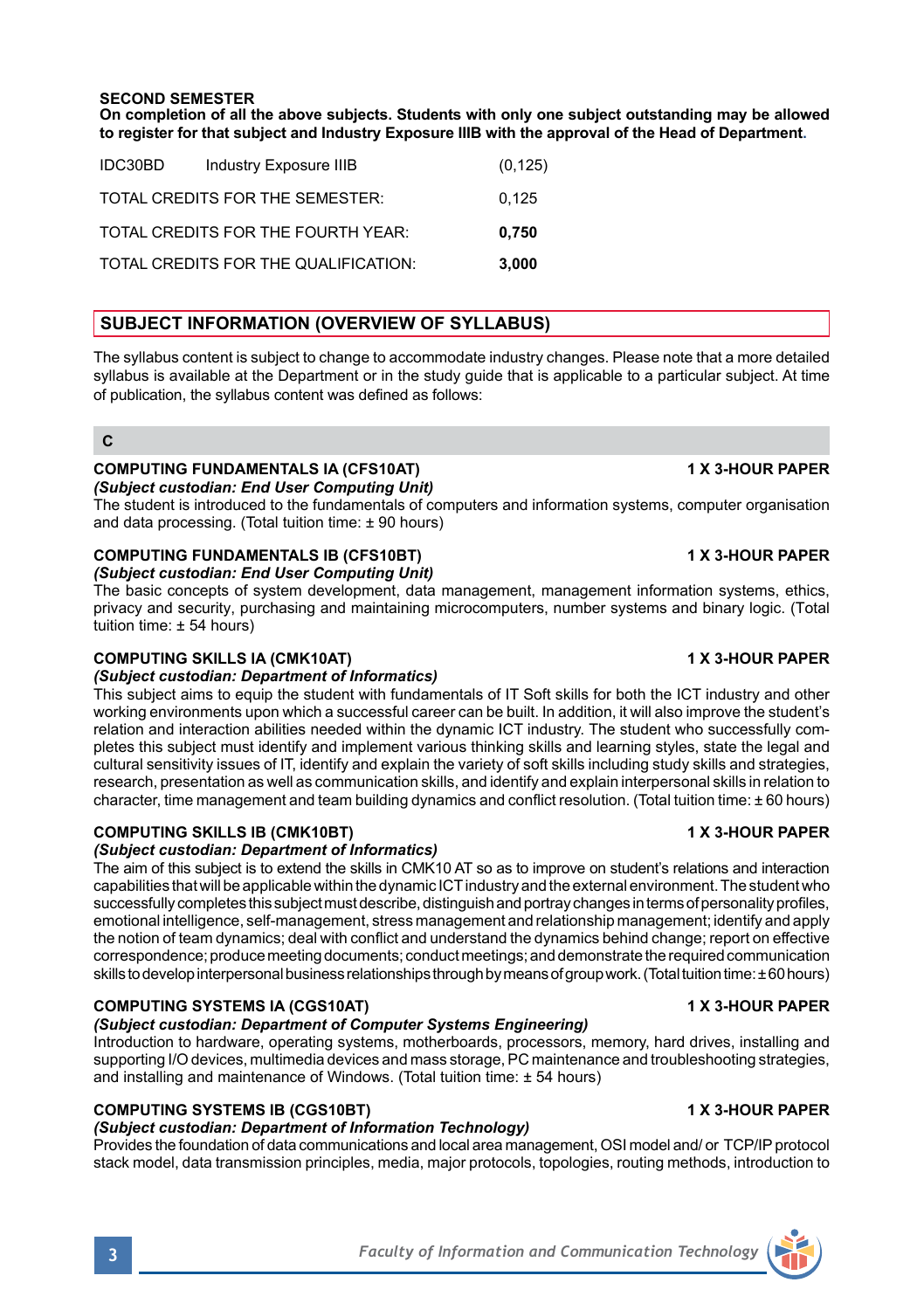networking principles and network operating system fundamentals. (Total tuition time: ± 54 hours)

### **D**

# **DEVELOPMENT SOFTWARE IA (DSO17AT) 1 X 4-HOUR COMPUTER-BASED**

# *(Subject custodian: Department of Computer Science)*

Aim: To learn to solve problems using the basic programming principles, and then practically apply that knowledge in C++. Objectives: To enable the student to understand problems and know how to solve them by using a computer; understand the general concepts and arithmetic used in programming, sequence, selection and iteration control structures and a variety of built-in data types, including strings. The students are exposed to the concept of event-driven programming in a visual programming environment focusing on the development of graphical user interfaces to solve real-life practical programming problems. (Total tuition time: ± 72 hours)

# **DEVELOPMENT SOFTWARE IB (DSO17BT) 1 X 4-HOUR COMPUTER-BASED**

### *(Subject custodian: Department of Computer Science)*

Aim: To expand on the already mastered knowledge obtained in Development Software IA. Objectives: To broaden the programming skills base of the student by adding the following topics: write an algorithm and applying it in VB.NET/C++ using functions and sub-procedures, and write an algorithm containing one-dimensional arrays. String manipulation will be continued as well as a brief introduction to text file processing. (Total tuition  $time: + 72 hours$ 

# **DEVELOPMENT SOFTWARE IIA (DSO23AT) 1 X 4-HOUR COMPUTER-BASED**

## *(Subject custodian: Department of Computer Science)*

This subject introduces Oracle and SQL to students. The subject includes standard queries, joins, functions, sub-queries, report writing, creation of tables and views, data manipulation using the Oracle courseware and the Oracle software. Students also learn how to create and maintain database objects and how to store, retrieve and manipulate data. (Total tuition time: ± 59 hours)

## **DEVELOPMENT SOFTWARE IIB (DSO23BT) 1 X 4-HOUR COMPUTER-BASED**

# *(Subject custodian: Department of Computer Science)*

This subject introduces students to PL/SQL programming blocks or program units in the Oracle environment. This subject includes the Development of efficient PL/SQL programs to access Oracle databases, creation of stored procedures and functions for maximum reuse and easy code maintenance using the Oracle courseware and the Oracle software. Students would need the knowledge of Oracle and SQL for this subject. (Total tuition time: ± 59 hours)

## **F**

### **FOUNDATION ACADEMIC AND LANGUAGE SKILLS (FPALS01) 1 X 3-HOUR PAPER** *(Subject custodian: ICT First Years' and Foundation Unit)*

Aim/Purpose: To provide a sound foundation for, and to enhance basic language proficiency and academic skills necessary for reading, writing and studying in an ICT environment. Objectives: Analyse, adjust and improve study skills. Apply research skills in assignments. Interpret and reflect on all available and relevant resource material in proper English. Communicate in a comprehensible and clear manner in both a general and subject-specific manner showing cultural sensitivity. Demonstrate intermediate-level proficiency in oral and written English. Key topics: Managing adjustment problems: student life, coping with diversity and change, time management, setting goals and note taking, summarising techniques, English vocabulary and grammar, reading and writing skills. (Total tuition time: ± 84 hours)

### **FOUNDATIONAL ICT MATHEMATICAL SKILLS (FPITM01) 1 X 3-HOUR PAPER** *(Subject custodian: ICT First Years' and Foundation Unit)*

Aim/Purpose: The focus of the subject is to ensure students have the necessary mathematical and numeracy skills needed for ICT. Students will also be introduced to abstract logical reasoning and computational thinking skills. These skills are further developed through practical exercises relating to various day-to-day problemsolving activities. Objectives: To develop the problem solving skills as well as the computational thinking skills of the student and therefore prepare the student for the programming subjects to follow. Key topics: The number system and basic arithmetic; introduction to algebra: expressions and equations; fractions and decimals, algebraic fractions; percentages; ratio and rate; perimeter, area and volume; measuring systems and units; time, distance and speed; Cartesian plane and coordinates; algebraic functions; mtrices. (Total tuition time: ± 96 hours)

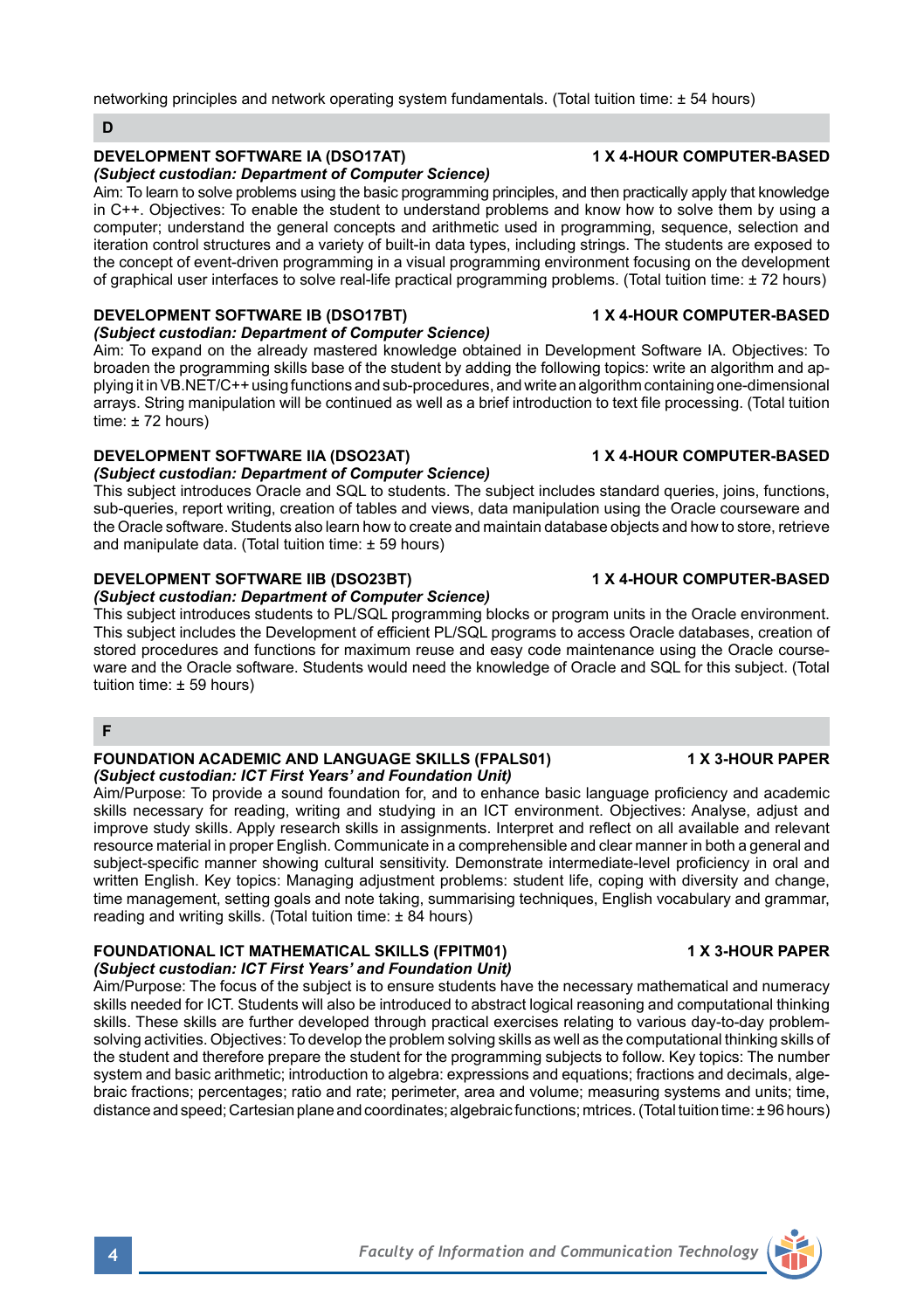### **FOUNDATION INFORMATION AND SOFTWARE DEVELOPMENT 4X 3-HOUR PAPER SKILLS (FPIDS01)**

### *(Subject custodian: ICT First Years' and Foundation Unit)*

Aim/Purpose: To prepare students for computer programming by developing logical, critical and lateral thinking skills. Objectives: To develop the students' logical thinking and problem-solving skills as preparation for programming. Abstract logical reasoning and computational thinking skills will therefore be used to solve problems. Key topics: Brain teasers as introduction to problem-solving; analysis and solving of word problems; solving of various day-to-day problems; introduction to algorithmic problem solving - sequence, basic selection, basic repetition steps; statistics; financial matters. (Total tuition time: ± 96 hours)

### **FOUNDATION PRESENTATION AND REPORTING SKILLS (FPPRS01) 1 X 3-HOUR PAPER** *(Subject custodian: ICT First Years' and Foundation Unit)*

Aim/Purpose: To provide a sound foundation for, and to enhance basic language proficiency skills necessary for reading and writing in an ICT environment with specific reference to presentations and reports. Objectives: Preparation of effective and professional reports and PowerPoint presentations. Interpret, relate and reflect on all available and relevant resource material in proper English. Communicate orally in a comprehensible and clear manner specifically when presenting various IT topics, demonstrate intermediate-level proficiency in written English. Key topics: Conflict management; problem solving; interpersonal relationships; stress management; communication theory; listening skills; public speaking and presentation skills; and report writing. (Total tuition time: ± 84 hours)

### **I**

# **INDUSTRY EXPOSURE IIIA (IDC30AT) 1 X 3-HOUR PAPER**

### *(Subject custodian: Department of Informatics)*

This subject enables students to gain insight to organisational characteristics and behaviour, personal and technological entrepreneurship; other issues include ethical and professional conduct in the workplace. The subject will also increase their knowledge of individual behavioural aspects, namely biographical characteristics, values attitudes, job satisfaction and personality and emotions, perceptions and individual decision making; broaden their understanding of the administrative structures of organisations, bureaucratic behaviour in global and diverse context; and develop interpersonal skills in applying and integrating contemporary theories of motivation. (Tuition time: ± 60 hours)

## **INDUSTRY EXPOSURE IIIB (IDC30BD) CONTINUOUS ASSESSMENT**

## *(Subject custodian: Department of Computer Science)*

Industry Exposure IIIB is career-orientated and is aimed at integrating academic training with practical skills, as demanded by industry. Students work in industry for six months. (No formal tuition)

### **INFORMATION SYSTEMS IIA (ISY23AT) 1 X 3-HOUR PAPER**

### *(Subject custodian: Department of Computer Science)*

Understanding Systems Analysis fundamentals and the role of information technology in today's dynamic business environment; How to analyse a business case in the systems planning phase and the importance of understanding business operations and requirements and how IT projects support a company's overall strategic plan as well as the importance of conducting a preliminary investigation and a feasibility study; Learn about project management and how to plan, schedule, monitor and report on IT projects; Understand how to gather facts about a systems project, prepare documentation, and how to develop or create graphical models that show how the system transforms data into useful information and these models are used to design and develop systems. (Total tuition time: ± 72 hours)

## **INFORMATION SYSTEMS IIB (ISY23BT) 1 X 3-HOUR PAPER**

### *(Subject custodian: Department of Computer Science)*

The subject accommodates students from a broad spectrum of disciplines and interest. It includes a theoretical as well as a practical component. Theoretical component covers the systems design, systems implementation and systems support and security phases. Students choose different programming languages and integrate them to design commercial system. This subject provides the knowledge and practical skills needed to complete the development and design phases of a commercial system. (Total tuition time: ± 72 hours)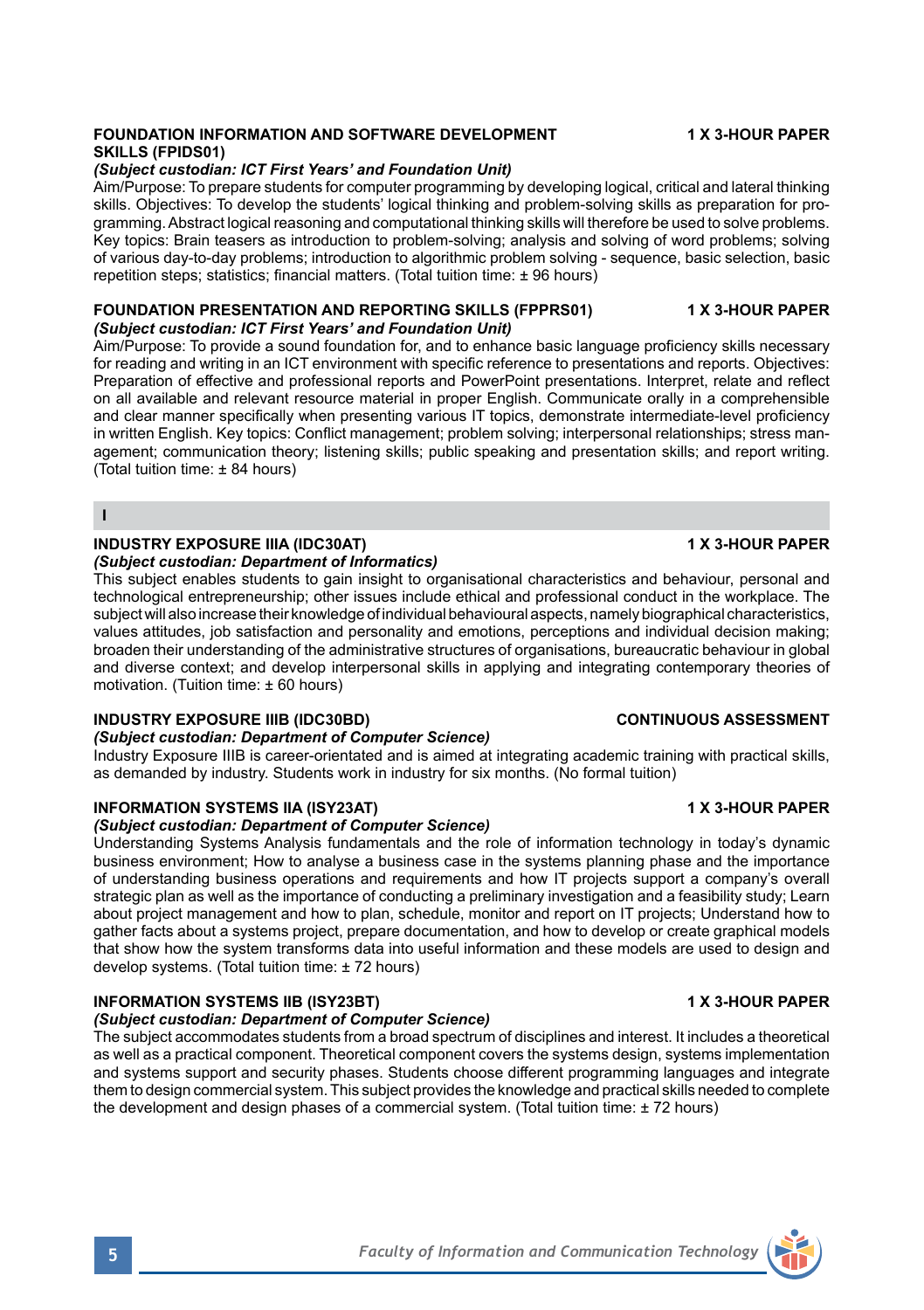**T**

### **TECHNICAL PROGRAMMING I (TPG101T) 1 X 4-HOUR COMPUTER-BASED** *(Subject custodian: Department of Computer Science)*

Aim: To introduce the student to object-orientated concepts and principles using the Java programming language. Objectives: The student must be able to set up and use the Java development environment, create programs that are in accordance with the Java naming conventions, use his or her own and pre-defined classes in programs, use structures such as control and iterative, use iterative statements in a program, manipulate strings and characters in a program, use arrays in a program, use inheritance, polymorphism and exception handling mechanisms, and understand graphical user interface design. Key topics: Java classes, methods, objects, decision making, loops, strings, primitive arrays, reference arrays, file manipulations, inheritance, polymorphism, exception handling, GUI components. (Total tuition time: ± 120 hours)

## **TECHNICAL PROGRAMMING IIA (TPG21AT) 1 X 4-HOUR COMPUTER-BASED**

*(Subject custodian: Department of Computer Science)*

Aim/Purpose: The student is introduced to a modern C++ Rapid Application Development Tool for Win32 with the purpose of solving every day programming challenges. Objectives: Through the approach of problem solving the student will be confronted with industrial challenges to be solved inside the framework of the current GUI environment. More complex manipulations of standard Windows components form the basis of the subject, e.g. graphical images, multiple forms, grid structures, selection structures, menu systems, and dynamically created objects. The subject is completely OOP compliant and includes pre-manufactured as well as self-manufactured objects interacting. A medium sized C++ project ready to be sold is expected to be completed towards the end of the semester. Key topics: Advanced OOP, C++, dynamic object instantiation, event-driven programming, back-end classes, strategic solution planning, systematic programme design, flat file data handling. (Total tuition time: ± 72 hours)

## **TECHNICAL PROGRAMMING IIB (TPG21BT) 1 X 4-HOUR COMPUTER-BASED**

## *(Subject custodian: Department of Computer Science)*

Aim/Purpose: To introduce students to mobile device programming, by making use of J2ME. The students create small mobile applications that will run using the CLDP configuration and MIDP profile. Objectives: To create a mobile application that has different screens and events. To create custom items. To manage a record store. Key Topics: The mobile environment, graphical user interfaces for mobile, event-driven programming, record store management. (Total tuition time: ± 72 hours)



**S**

# *(Subject custodian: Department of Computer Systems Engineering)*

Students are introduced to the basic system administration knowledge of Red Hat Linux, as well as to network administration in the Linux environment. (Total tuition time: ± 78 hours)

# **SYSTEM SOFTWARE IIB (SSF24BT) 1 X 3-HOUR PAPER**

## *(Subject custodian: Department of Information Technology)*

Network concepts defined in System Software I will be further explored. The emphasis is on the TCP/IP protocol suite and services, and building a TCP/IP network. LAN and WAN infrastructures, remote networking, network security and disaster recovery form an integral part of this subject. (Total tuition time: ± 78 hours)

# *(Subject custodian: Department of Computer Systems Engineering)*

Exposure to the latest enterprise operations systems, including Microsoft technologies. (Total tuition time: not available)

**SYSTEM SOFTWARE IIIA (SSF30AT) 1 X 3-HOUR PAPER**

# **SYSTEM SOFTWARE IIIB (SSF30BT) 1 X 3-HOUR PAPER**

*(Subject custodian: Department of Information Technology)*

Design and implementation of a basic operating system. (Total tuition time: ± 80 hours)

## **SYSTEM SOFTWARE IIA (SSF24AT) 1 X 3-HOUR PAPER**